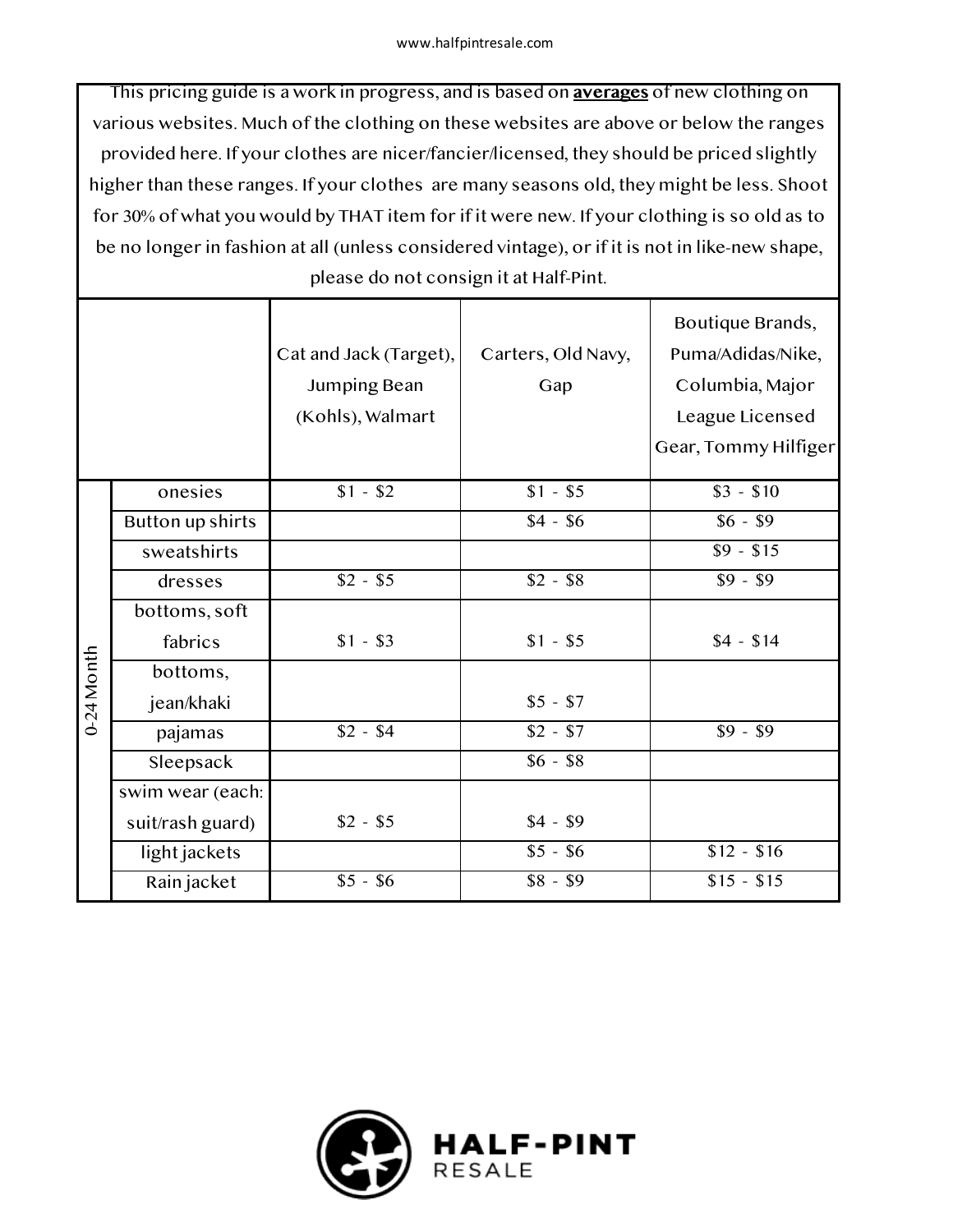|         |                         | Cat and Jack (Target),<br>Jumping Bean<br>(Kohls), Walmart | Carters, Old Navy,<br>Gap | Boutique Brands,<br>Puma/Adidas/Nike,<br>Columbia, Major<br>League Licensed<br>Gear, Tommy Hilfiger |
|---------|-------------------------|------------------------------------------------------------|---------------------------|-----------------------------------------------------------------------------------------------------|
|         | <b>Shirts</b>           | $$0 - $5$                                                  | $$1 - $6$                 | $\sqrt{$4 - $12}$                                                                                   |
|         | Polo shirts             | $$1 - $3$                                                  | $$2 - $5$                 | $$8 - $11$                                                                                          |
|         | Button up shirts        |                                                            |                           |                                                                                                     |
|         | (short)                 | $$2 - $4$                                                  | $$3 - $7$                 |                                                                                                     |
|         | <b>Button up shirts</b> |                                                            |                           |                                                                                                     |
|         | (long)                  | $$3 - $6$                                                  | $$3 - $7$                 |                                                                                                     |
|         | sweatshirts             |                                                            | $$2 - $6$                 | $$8 - $15$                                                                                          |
|         | dresses/rompers         |                                                            |                           |                                                                                                     |
|         | (everyday)              | $$2 - $6$                                                  | $$2 - $10$                | $$8 - $14$                                                                                          |
|         | dresses (fancy)         | $$3 - $6$                                                  |                           |                                                                                                     |
| $2T-5T$ | shorts,                 |                                                            |                           |                                                                                                     |
|         | athletic/pull on        | $$1 - $6$                                                  | $$2 - $6$                 | $$6 - $12$                                                                                          |
|         | shorts, khaki/jean      | $$3 - $6$                                                  | $$5 - $6$                 | $$11 - $12$                                                                                         |
|         | pants (athletic)        | $$2 - $6$                                                  | $$2 - $7$                 | $$7 - $16$                                                                                          |
|         | pants (jean/khaki)      | $$3 - $6$                                                  | $$4 - $10$                | $$11 - $14$                                                                                         |
|         | Legging                 | $$1 - $2$                                                  | $$1 - $2$                 | $$7 - $9$                                                                                           |
|         | pajamas                 | $$3 - $5$                                                  | $$3 - $8$                 | $$10 - $13$                                                                                         |
|         | swim wear (each:        |                                                            |                           |                                                                                                     |
|         | suit/rash guard)        | $$3 - $6$                                                  | $$5 - $10$                | $$7 - $12$                                                                                          |
|         | light jackets           |                                                            | $$6 - $7$                 | $$11 - $18$                                                                                         |
|         | Rain jacket             | $$4 - $6$                                                  | $$7 - $8$                 | $$6 - $15$                                                                                          |